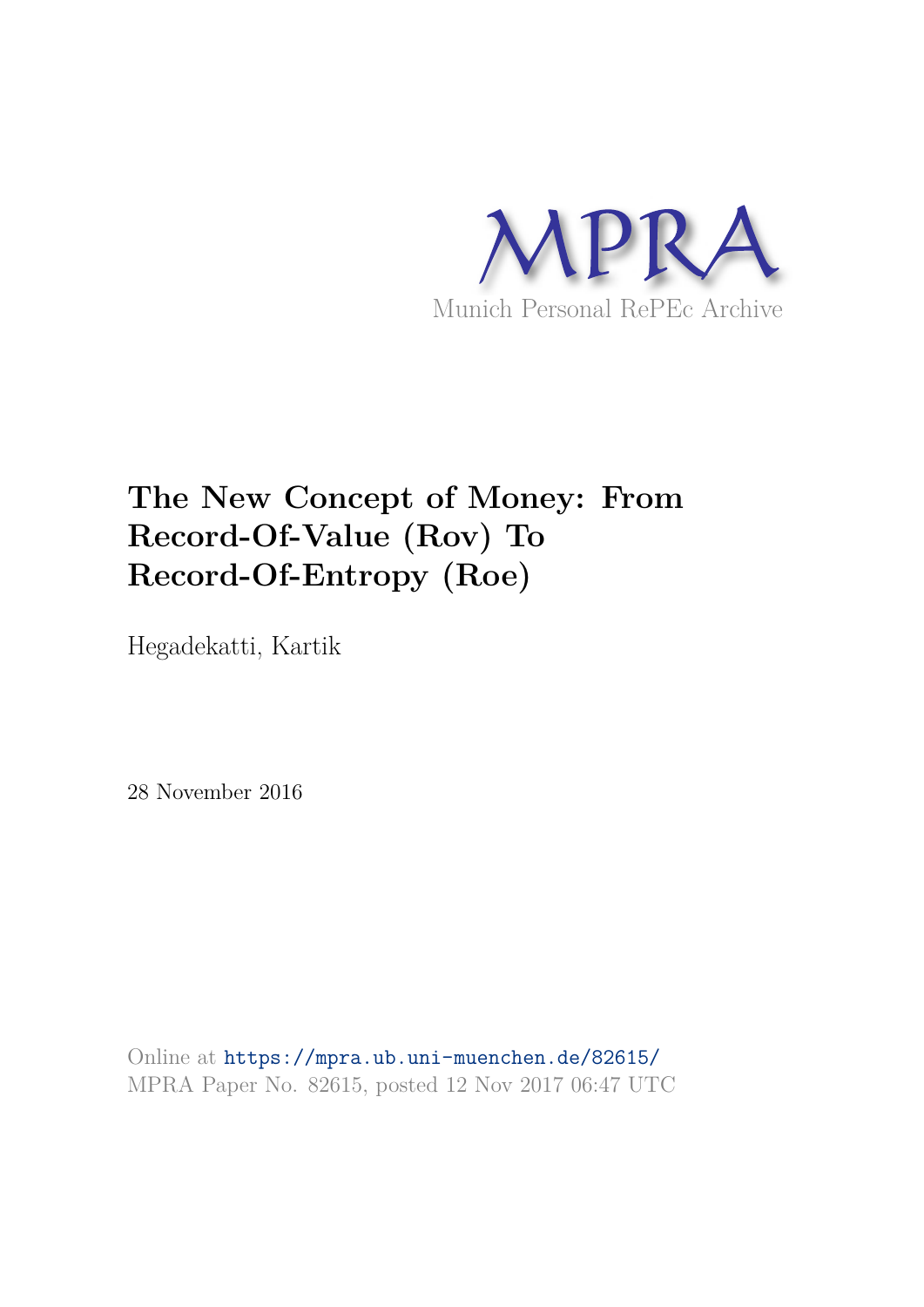# **THE NEW CONCEPT OF MONEY: FROM RECORDof-VALUE (RoV) TO RECORD-of-ENTROPY (RoE)**

#### **Dr.Kartik H**

#### **Author's Email: dr.kartik.h@gmail.com**

### **ABSTRACT**

In this paper, we shall analyse the concept of Money. Presently money is viewed as Record-of-Value i.e. money is used to capture value created in any activity. We start by defining money. Then we discuss the way energy is spent in creating value is measured using money.

We also assess the uses of money by viewing it as a Recordof-Value entity. We discuss about the parallel economy which impacts mainstream economy in various ways. Economic Entropy is then defined and discussed.

An equation that relates Economic Entropy, value based money and other economic parameters is proposed. The various advantages of viewing money as a Record-of-Entropy are debated. Finally, the paper concludes as to which concept is best suited to present day and future economic scenarios.

## **INTRODUCTION**

Money is any item or verifiable record that is generally accepted as payment for goods and services and repayment of debts in a particular country or socio-economic context, or is easily converted to such a form [1].

ENTROPIC MONEY Dr.Kartik H Page 1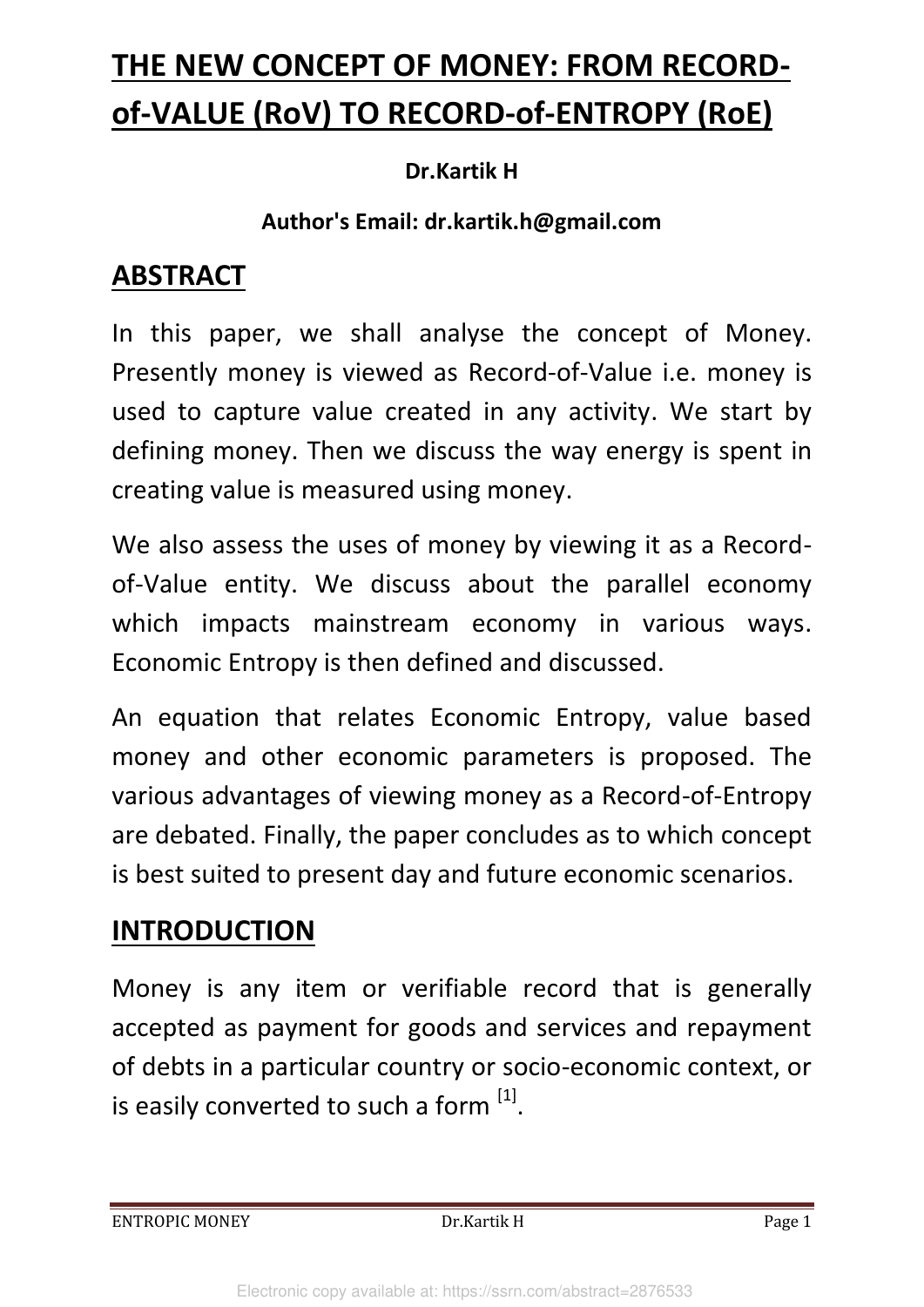Money is primarily used as a unit to measure the value of goods, services and other transactions. More the cost more is the value of that product or service.

Money is the value society collectively attributes to something based on several factors. Nature knows no money, understands no money. Nature only recognises activity and transfer of energy. It is this value that money eventually tries to measure.

Take the case of the farmer. The farmer will have toiled hard and put in lot of work into growing his crops. The farmer has to procure the energy (in the form of labour, sowing, harvesting etc.) from somewhere.

Now, to procure crops from the farmer, one needs to compensate her for the energy that she has used to grow the crops and bring it to the market. That is where measuring of value comes in.

Both the buyer and the farmer will have to agree on a common measure of value which can help compensate for the farmer's expenditure of energy and buyer's need for for the crop. Money helps find this common measure.

Gold was one of the earliest metals to be discovered and used by man. Gold is relatively rare, lustrous and chemically inert. These and other properties make Gold an ideal measure of value.

As such, Gold became a standard against which one could measure wealth. Gold, being a rare element, is very difficult to obtain. One has to spend a large amount of energy to

ENTROPIC MONEY Dr.Kartik H Page 2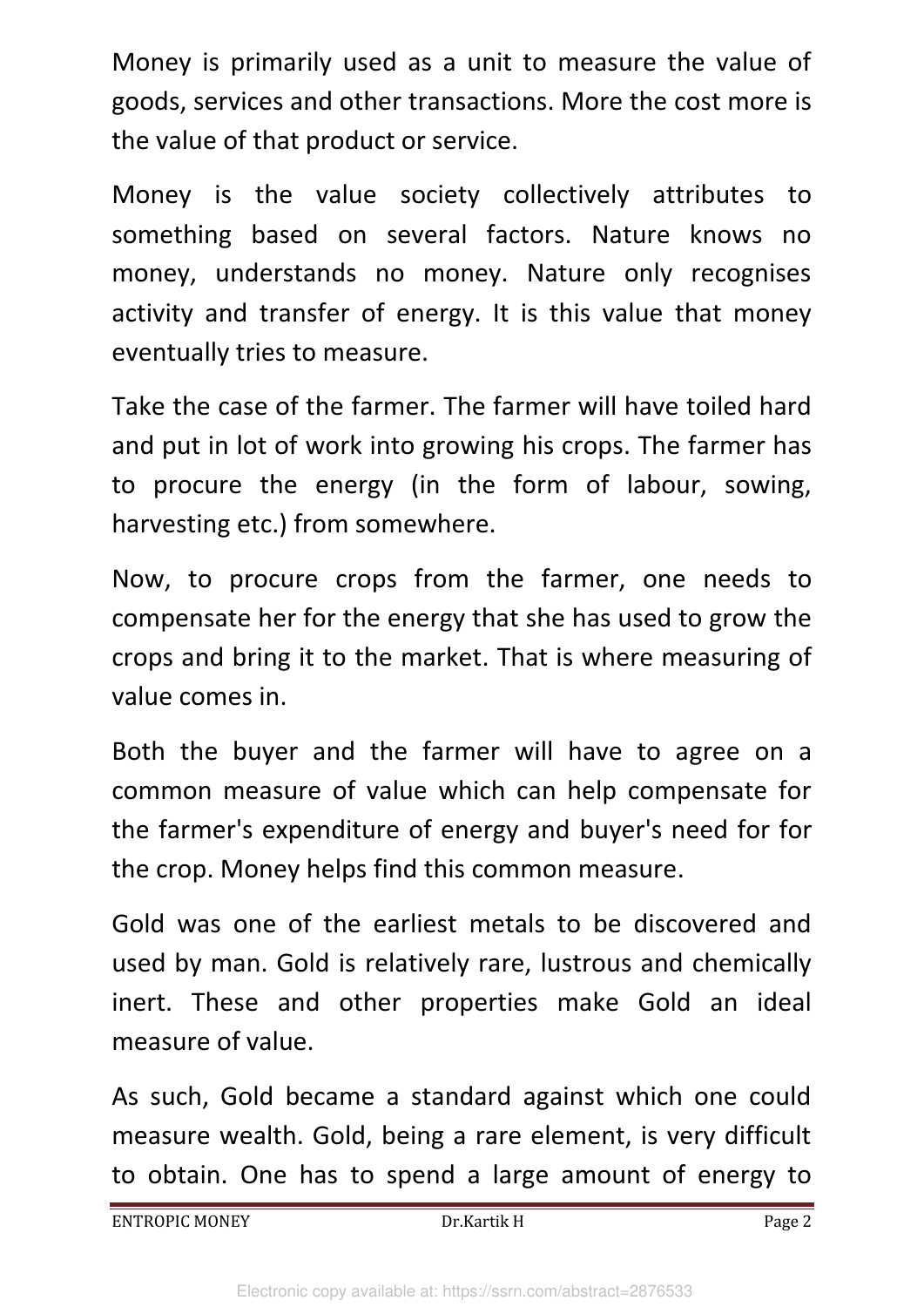obtain even a few grams of Gold (almost a ton of dirty gold ore yields about one gram of gold.)

Now why does a rare material become valuable? That is because; a lot of energy goes into extracting it. Basically we come back to the same logic that money in the form of rare, precious metals captures the value of energy needed to extract them.

Man had to go to the remotest places and dig the deepest holes in the ground to obtain these precious things. He had to protect it from thieves, invading armies, dacoits, and what not. All of this has a cost and all add up to the value of Gold (or the particular precious metal or stone).

Wealth is created by the flow of money.

The more money circulates in the economy, more is the activity. More the activity, more the energy spent more the entropy.

Because money is used primarily as a Record-of-Value (RoV), it has many uses-

1) It is used as a medium of Exchange i.e it is exchanged for goods and services as it captures the value created i.e. work or energy spent to create the value.

2) Standard or deferred payment- The captured value in the money is used to settle debt

Because money is used as a RoV, it is used to measure various economic parameters like GDP, inflation etc., which indicate the health of a nation's economy.

ENTROPIC MONEY Dr.Kartik H Page 3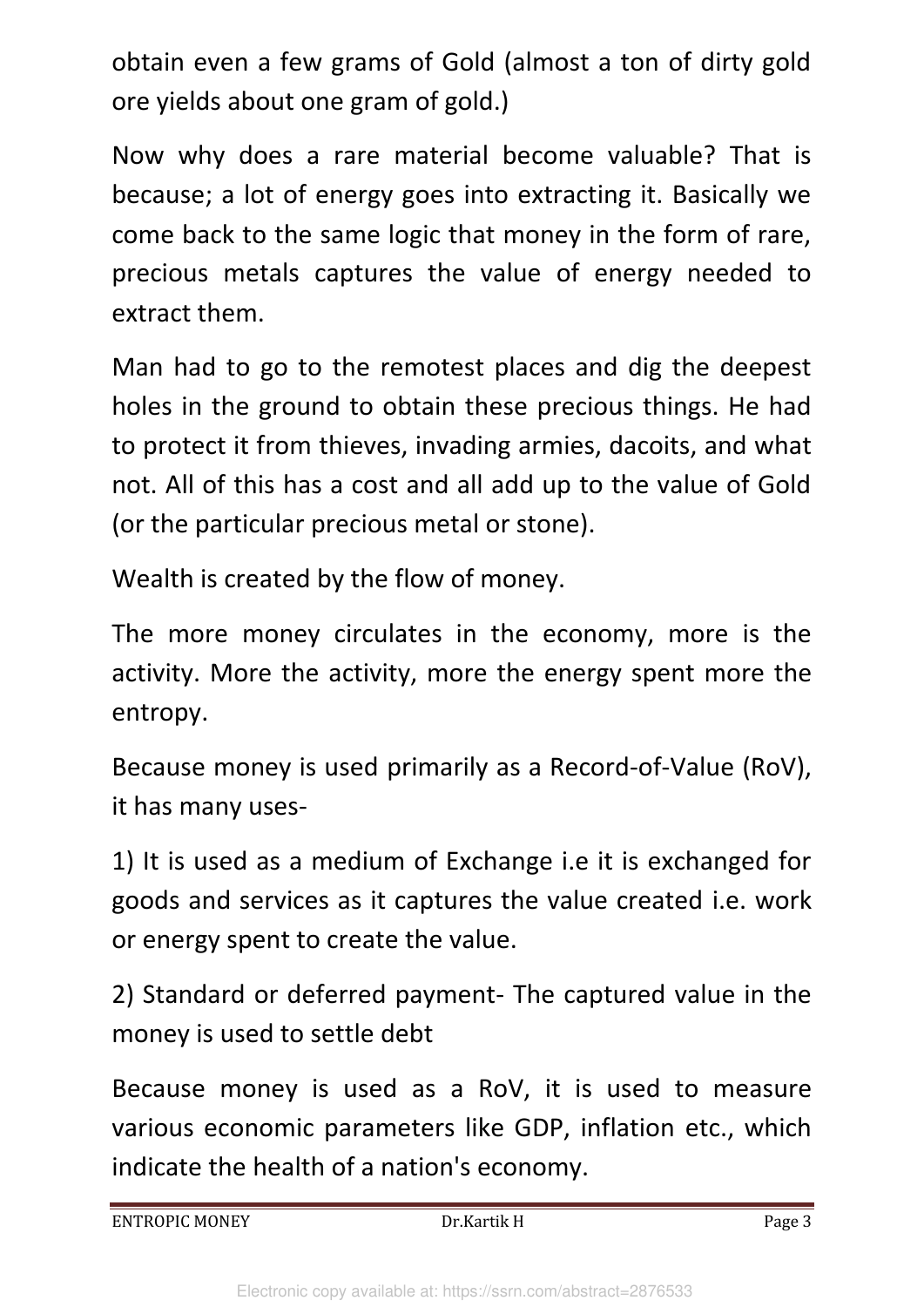But every transaction or activity involving money transaction does not add or create value. Many activities are value neutral. Many other activities in fact destroy economic value (for example, bombing a city will destroy value that was created in constructing buildings and providing employment to people).

By viewing money purely from RoV perspective, we fail to measure the size of a parallel economy that give rise to several anti-social ills like trafficking, gun and drug running, smuggling and a host of other illegal activities.

The parallel economy does not encompass the Mainstream economy, but along with the mainstream economy it makes up the national economy.

And because we fail to measure parallel economies precisely (due to the RoV concept) we cannot predict or control the impact of the parallel economy on the mainstream economy.

Consequently, we see many countries which have unbridled inflation due to their large (but unmeasured) parallel economies.

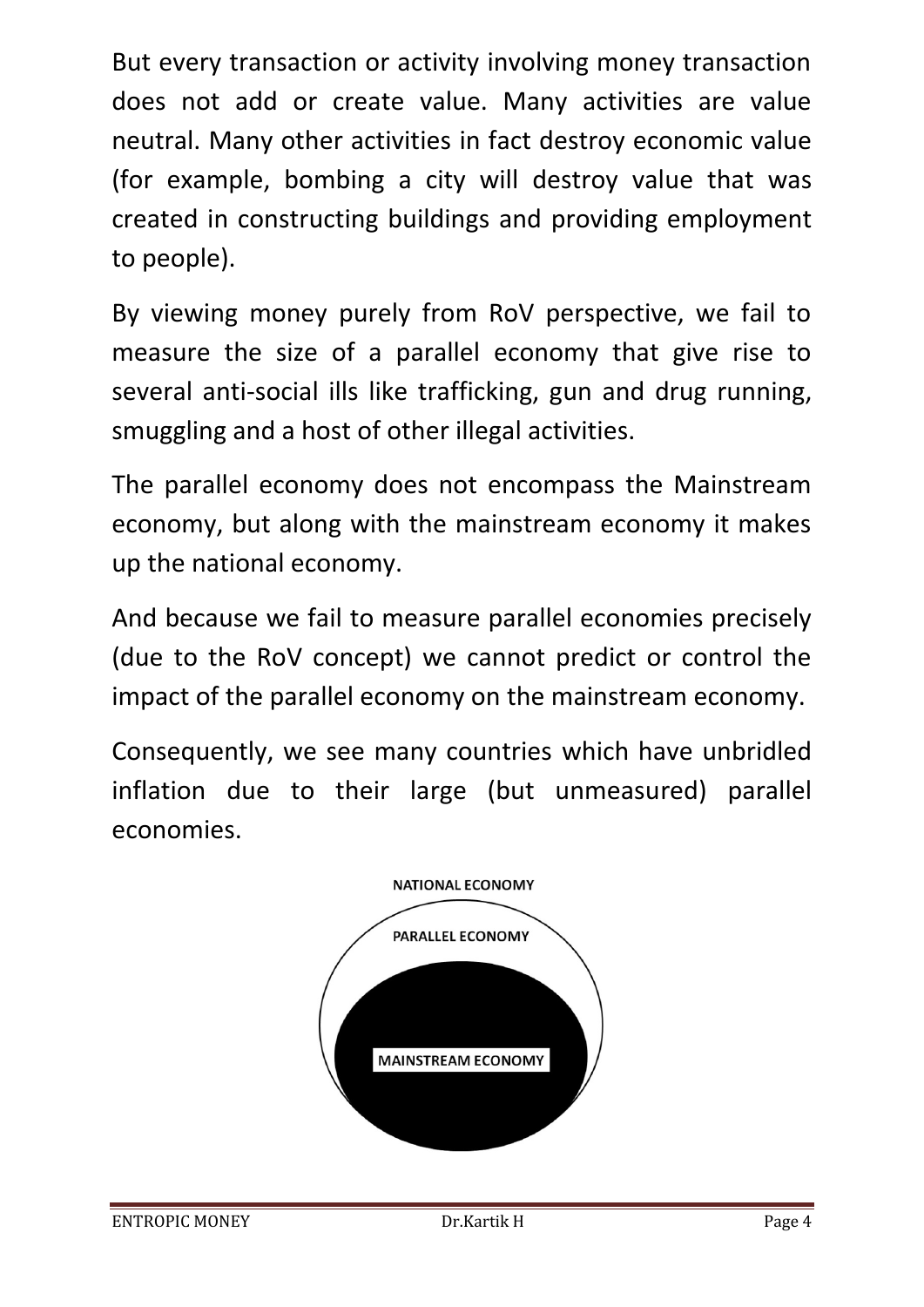**Entropy:** It is a measure of disorder within a macroscopic system. Thermodynamically, entropy is related to energy systems. But since money measures energy sent to extract value; we can use money to capture the amount of entropy in a given economic system. In the present case, we will refer to economic entropy simply as 'entropy'.

A sovereign Authority keeps track of all the value generated in an economic system. Parallel economies secrete away this value from the eyes of the Government. This undocumented value manifests as 'Black Money' or unaccounted money, fuelling a parallel economy.

Money if used to measure entropy in an economic system will be able to capture every economic activity irrespective of value addition or negation. This will give us a precise measure of important economic parameters.

We can also predict the amount of strife that a country faces on account of the destructive power of money. Eg- Strife in Africa caused due to civil wars, blood diamonds etc.

Any event that involves the exchange of money can be considered an entropic activity. Even destruction of Value is an addition to the entropic state.

### **Why Fiat money has higher inflation rates?**

Fiat money, not backed by any commodity tends to add entropy to a system without adding value. As such it increases the amount entropy circulated in the economic system.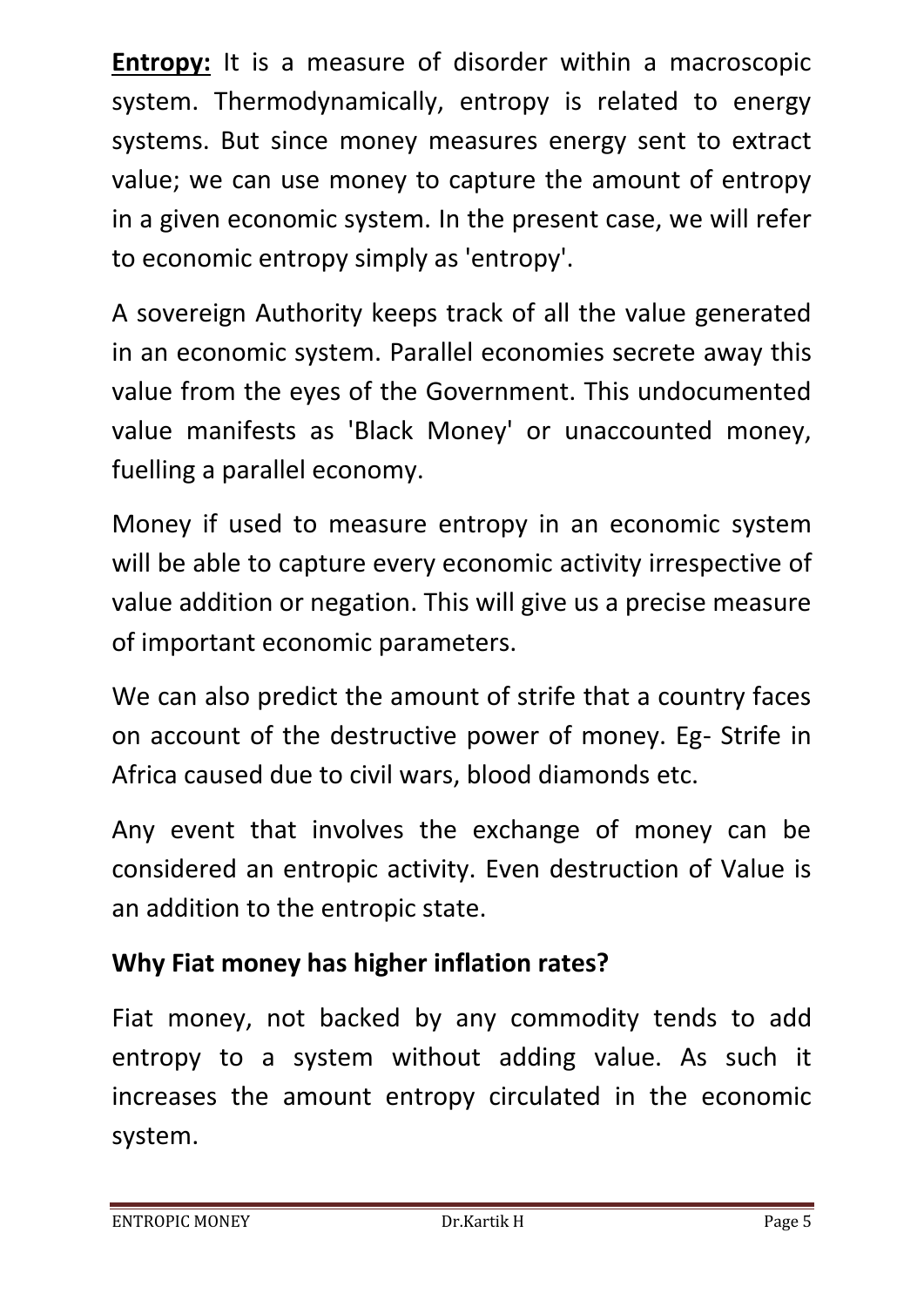Entropic money subsumes value-based money in any system. In such a scenario, the Entropy to value ratio of money becomes important.



The Entropy:Value Ratio (EV Ratio) of money has deepmeaning correlations with several economic parameters.

If the Entropy:Value Ratio (EV Ratio) in an economy is high, it indicates a larger parallel economy. Consequently, inflation rate is also higher in an economy with higher EV ratio.

Higher EV ratio values actually indicate adverse economic conditions but not always. It has to be seen in perspective with other parameters to get an accurate picture of an economy.

For Eg- Higher EV ratio with lower Tax Gap indicates a high activity fiat-economy.

This concept where money is used to measure the entropic levels in the economy is known as the Record-of-Entropy concept.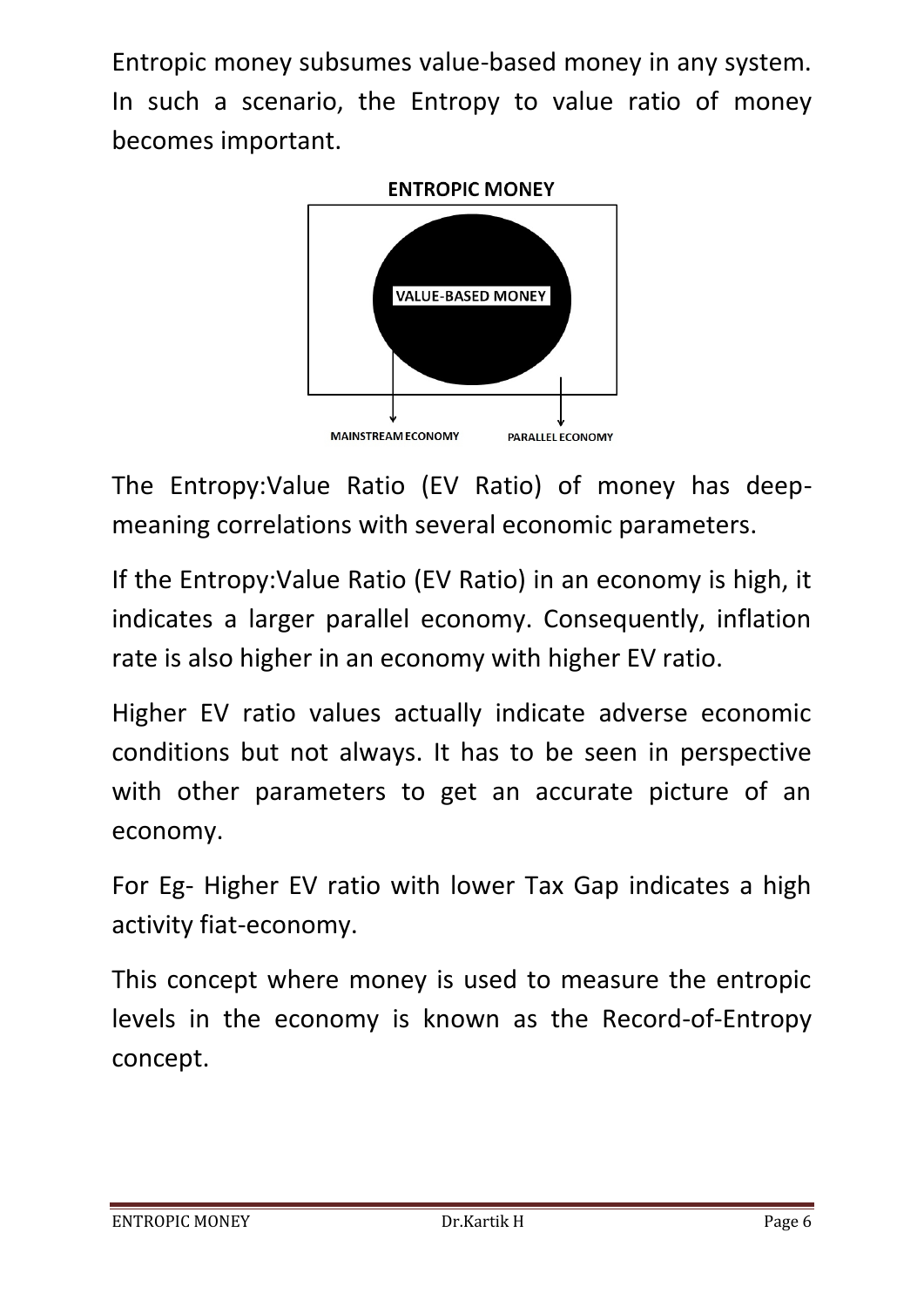The equation concerned with relation between entropy, value and any economic parameter (x) is as follows.

$$
\frac{E}{V} = K.f(x)
$$

Where E is Economic Entropy

V is value of the Economy

K is a constant

 $f(x)= 1/x$  or x [based on the specific parameter in question]

The value of E can be inferred by assessing the total money supply in an economy.

The Value of V can be arrived at by evaluating the money amenable to taxation in that particular economy.

There are several advantages of the RoE concept of money-

1) We can measure every transaction event irrespective of whether it adds value or not.

2) The inflation rate has a component of entropy in it. This can be measured by the RoE concept

3) We can measure the economies of nations whose administration and governance systems have seemingly broken down

4) Even barter exchanges can be measured in terms of ROE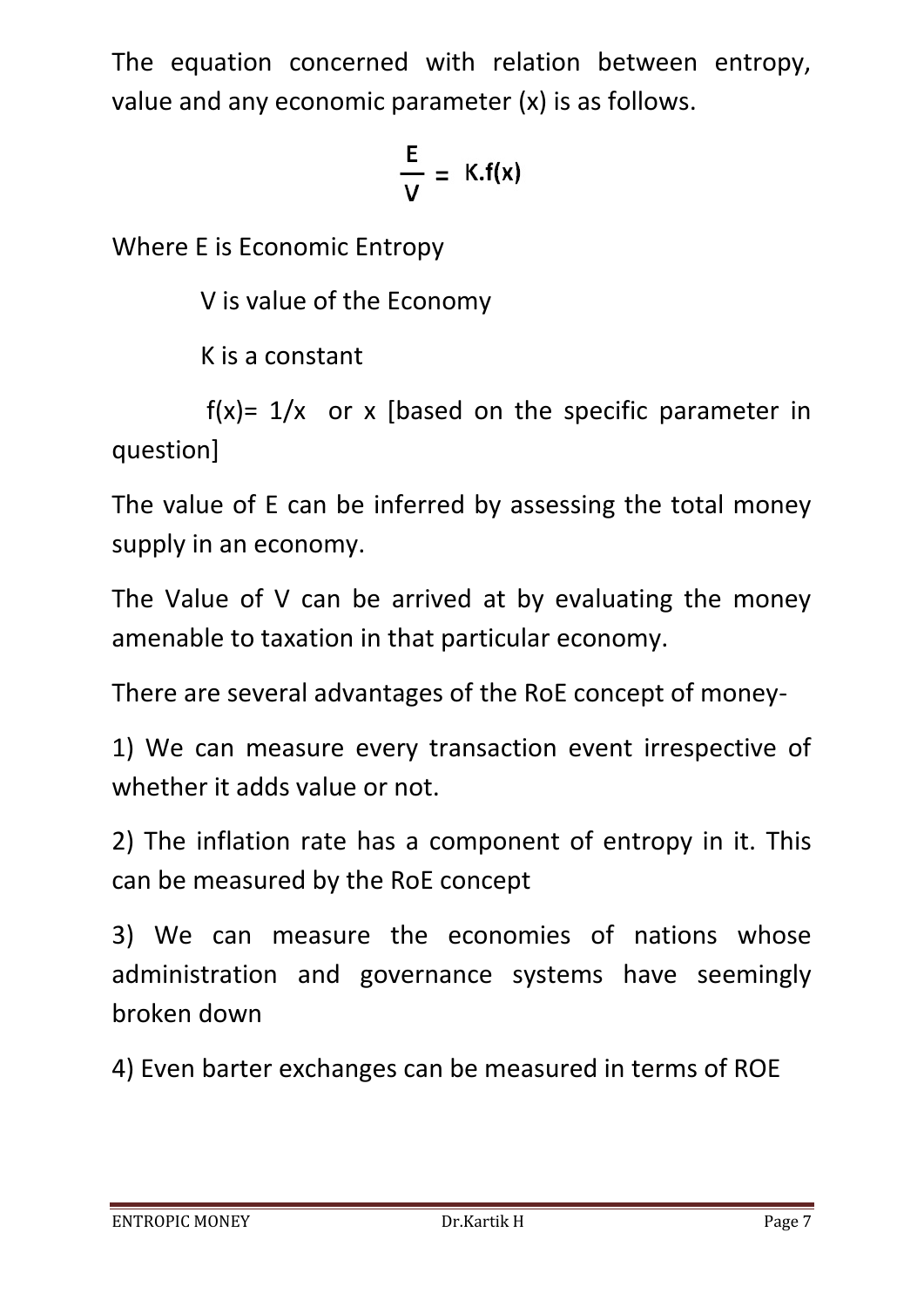5) With the transformation of cash economy to a digital economy it will be far easier to measure entropy and get an exact idea of the economic parameters.

6) The real value of a currency can be fixed by knowing the entropy levels of the economy of that nation.

7) The future will belong to the Internet-of-Things leading to the rise of Artificial intelligence. The Entropic concept of money will provide an objective basis on which machines can understand and record transactions and also communicate and interact with humans and other machines.

### **CONCLUSION**

We see that the Record-of-Value concept has been used to measure economic parameters. But it does not help to measure the unaccounted transactions or activities that do not create any value.

In fact, RoV concept has led to wayward and inaccurate economic predictions leading to flawed policy approaches. One can observe that RoV also does not take into account the emerging digital revolution.

On the other hand the RoE mconcept of money is both scientific and objective in its approach to measuring various economic parameters. It also has scalability which makes it an appropriate model for predictive economics. This concept also has the advantage of using existing economic parameters to obtain necessary results. Thus it will be ideal to use the RoE concept of money for econometric purposes.